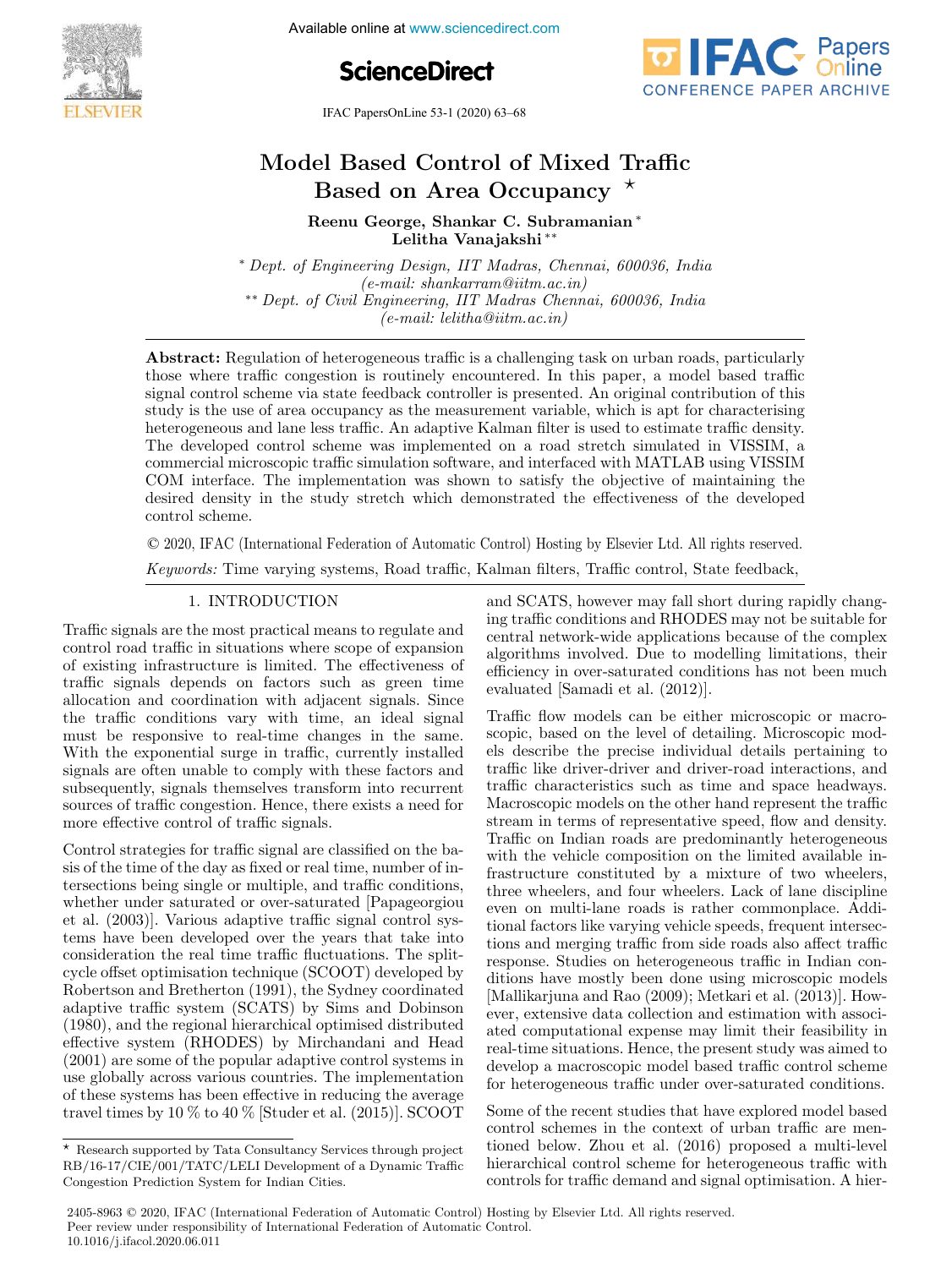archical design was also presented by Hao et al. (2018a,b) where current state estimate was used for timing of signal lights at a single intersection followed by coordination between adjacent intersections based on the traffic density. Dynamic optimisation of multiple objectives for predictive network signal control was proposed by Li and Sun (2019). It was observed that dynamic control in different situations led to optimal traffic performance. However, there is a scarcity of similar studies in the Indian context. In one such reported study, Verghese et al. (2016) developed a state feedback controller under over-saturated conditions. The employed model was based on conservation equation and an empirical relation, which was site specific.

Motivated by the above, this study proposes the use of a more generic model based control scheme. Traffic in the study stretch was characterised by density, a good measure of congestion [Manual-HCM (2010)]. While considering mixed traffic conditions (heterogeneous and lane less traffic), a variable sensitive to corresponding dynamic changes is more suited. Hence, the proposed system considered area occupancy as measurement, since the measure of the vehicle area may be more appropriate for heterogeneous traffic [Khan and Maini (1999)]. Area occupancy takes into consideration the varying vehicle dimensions and is therefore capable of capturing lane indiscipline and heterogeneity [Mallikarjuna and Rao (2006); Arasan and Dhivya (2008)].



Fig. 1. Schematic representation of the control scheme

Figure 1 shows the schematic of the control scheme. The measurement of density is demanding, hence estimation using an adaptive Kalman filter was done with relative flow and area occupancy as input. The estimated density was then used to generate the control input. The control objective of maintaining density at a desired value was attained using a full state feedback controller. Relative flow, which is the control input, was converted into green time using the basic concepts of saturation flow and capacity. Signal control regulated the amount of traffic entering and exiting the section so as to maintain the desired density in the study stretch. Due to the practical limitations in implementation, the road stretch under study was simulated using VISSIM, a traffic simulator. VISSIM COM (Component Object Model) interface, which provides inter-process communication between software was used to realise the developed scheme. The data processing and online estimation was done using MATLAB, which was interfaced with VISSIM.



Fig. 2. Schematic of the study stretch

# 2. MODEL FORMULATION

The traffic system was modelled using a single state linear time varying model and expressed in state space form. The selected road stretch was an urban arterial road along Rajiv Gandhi Salai in the city of Chennai, India. A midblock of length L, 1.73 km bounded by two signalised intersections with three foot over bridges named A, B, and C as shown in Fig. 2 was considered for the study. Out of six lanes, the study considered three lanes in one direction, each lane having a width of 3.5 m.

The model was a non-continuum macroscopic model with density describing the traffic inside the section. The principle of conservation of vehicle was applied to obtain the state equation. The arrival rate of vehicles to the section was taken to be  $q_{en,s(j,j+1)}$  and the departure rate was taken to be  $q_{ex,s(j,j+1)}$  in the time interval, h between the  $j^{th}$  and  $(j + 1)^{th}$  instants of time. At  $j^{th}$  instant of time, the count of vehicle inside the section be  $N_{s(j)}$ . Then by vehicle conservation, at  $(j+1)^{th}$  instant of time the count of vehicles inside the section can be given as

$$
N_{s(j+1)} = N_{s(j)} + h(q_{en,s(j,j+1)} - q_{ex,s(j,j+1)}),
$$
 (1)  
where  $(q_{en,s(j,j+1)} - q_{ex,s(j,j+1)})$  is the relative flow,  
 $q_{rel,s(j,i+1)}$ . The density  $\rho_{s(j+1)}$  at  $(j+1)^{th}$  time instant,

 $q_{rel,s(j,j+1)}$ . The density  $\rho_{s(j+1)}$  at  $(j+1)^{th}$  time instant, can be derived from equation (1) as

$$
\rho_{s(j+1)} = \rho_{s(j)} + \frac{h}{L}(q_{en,s(j,j+1)} - q_{ex,s(j,j+1)}), \quad (2)
$$

which forms the state equation.

The output equation was obtained from the concept of area occupancy, a non-dimensional variable. Over time, this measurement captures heterogeneity and lane indiscipline by taking into account the varying vehicle dimension [Mallikarjuna and Rao (2006)]. The percent area occupancy, expressed as the proportion of time the chosen section of the road is occupied by vehicles [Arasan and Dhivya (2008)], is given by

$$
AO_{(j)} = \frac{\sum_{k=0}^{N_d} a_k t_{k(j)}}{Ah} 100,
$$
\n(3)

where  $t_{k(j)}$  is the time duration for which the detection zone is occupied by the  $k^{th}$  vehicle,  $a_k$  is the area of the detection zone occupied by the  $k^{th}$  vehicle,  $N_d$  is the number of vehicles passing over the detector in the interval h, and A is the area of the detection zone.

From the fundamental relation between speed, flow and density and the definition of the space mean speed, density-area occupancy relation can be derived as

$$
AO_{(j)} = \frac{\sum_{k=0}^{N_d} a_k t_{k(j)}}{AN_d} U_{sms(j)} 100 \rho_{s(j)}.
$$
 (4)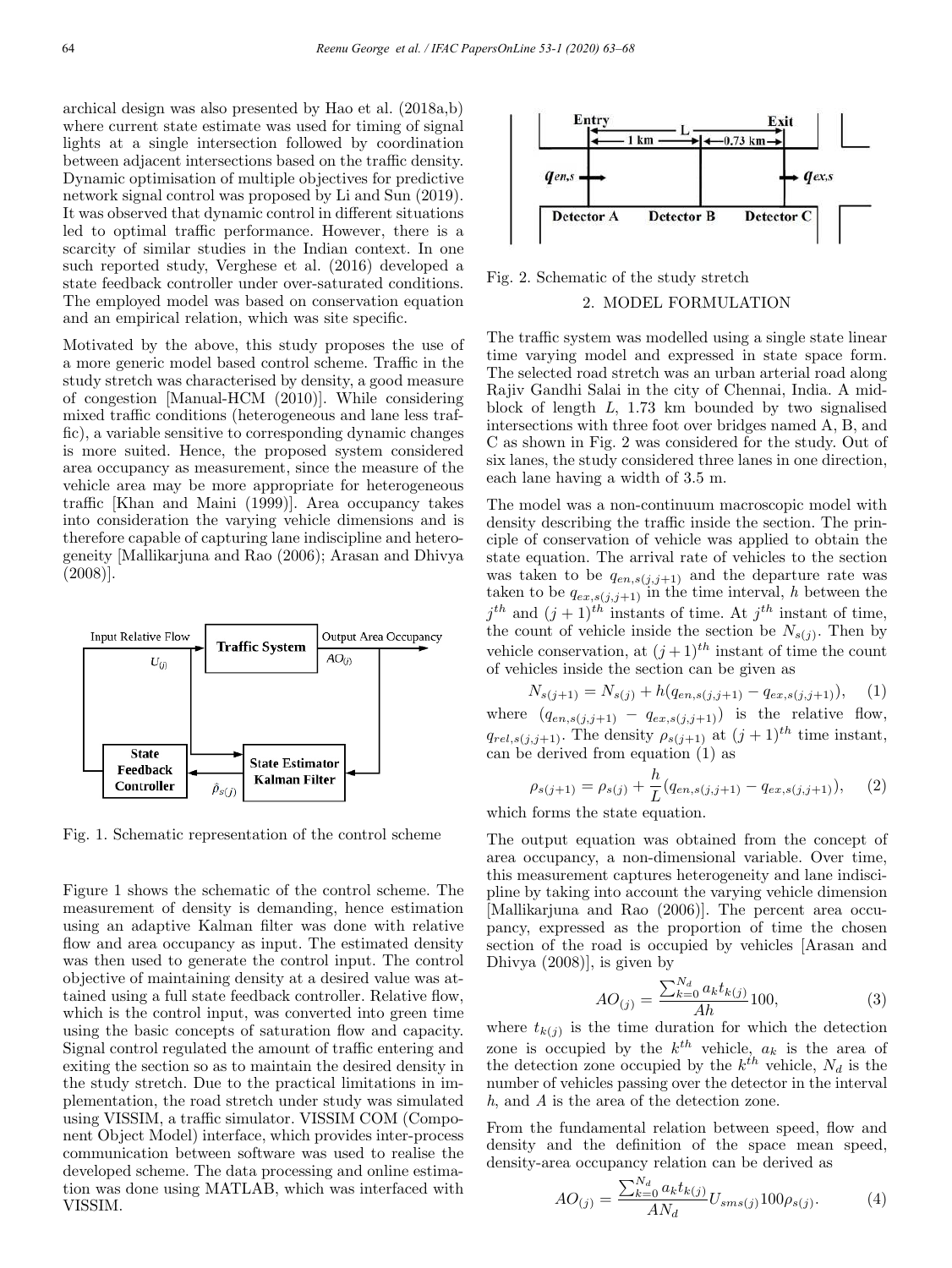The state space model for the traffic under study was represented by equations (2) and (4).

#### 3. ESTIMATION SCHEME

The model based estimation scheme Kalman filter [Kalman (1960)] was used for the density estimation. This recursive filter considers the stochastic nature of the process disturbance and measurement noise. From equations (2) and (4), the state equation and output equation with the inclusion of the stochastic nature of traffic in general, can be expressed as

$$
x_{(j+1)} = ax_{(j)} + bu_{(j)} + w_{(j)},
$$
\n(5)

$$
z_{(j)} = c_{(j)}x_{(j)} + v_j,
$$
\n(6)

where  $x_{(j)}$  represents the state variable,  $u_{(j)}$ , the input variable and  $z_{(j)}$ , the output variable. The variables  $w_{(j)}$ and  $v_{(i)}$  were considered as normally distributed zero mean, uncorrelated white noise sequences with finite covariance  $q$  and  $r$  respectively. The trust in the process model is high since the formulation was done from the principle of vehicle conservation. As the traffic condition on the road can vary due to recurring and non recurring reasons, the measurement can be expected to be noisy. Some inaccuracy in the measurement model is also expected. Hence the filter is made adaptive by fixing  $q$  and varying  $r$ . In the proposed adaptive Kalman filter algorithm, the state prediction and state co-variance prediction are

$$
\hat{x}_{(j+1)}^{-} = a\hat{x}_{(j)}^{+} + bu_{(j)},\tag{7}
$$

$$
p_{(j+1)}^- = a\hat{p}_{(j)}^+ a + q,\tag{8}
$$

where  $\hat{x}_{(j)}^+$  and  $p_{(j)}^+$  denote the updated estimate of the state and estimation error variance at the  $(j)^{th}$  instant respectively and  $\hat{x}_{(j+1)}^-$  and  $\hat{p}_{(j+1)}^-$  denote the predicted estimate of the state variables and estimation error variance at the  $(j+1)^{th}$  instant of time respectively. The statistical properties of measurement noise were calculated from the residue of the difference between the actual measurement and the predicted value for each interval, and is given by

$$
res_{(j+1)} = [y_{(j+1)} - c_{(j+1)}\hat{x}_{(j+1)}].
$$
\n(9)

The simple mean and variance of this residue was calculated to obtain the quantity  $\bar{v}_{(j+1)}$  and the measurement covariance  $r_{(j+1)}$ . The Kalman filter update steps are as follows:

$$
K_{(j+1)} = \bar{p}_{(j+1)}^- c_{(j+1)} \left[ c_{(j+1)} \bar{p}_{(j+1)}^- c_{(j+1)} + r_{(j+1)} \right]^{-1},
$$
\n(10)

$$
\hat{x}_{(j+1)}^+ = \hat{x}_{(j+1)}^- + K_{(j+1))}[z_{(j+1)} - c_{(j+1)}\hat{x}_{(j+1)}^- - \bar{v}_{(j+1)}],
$$
\n(11)

$$
p_{(j+1)}^{+} = [1 - K_{(j+1)}c_{(j+1)}]p_{(j+1)}^{-},
$$
\n(12)

where  $K_{(j+1)}$  is the Kalman gain, which represents the updating weight between the measurements and the prediction from the system dynamic model. This estimation scheme was implemented with the developed model represented in equations (2) and (4).

### 4. CONTROLLER DESIGN

The objective of the control scheme is to maintain an optimum density in the selected study stretch. As the proposed linear discrete system was found to be completely controllable and observable, a full state feedback controller was designed. Considering the desired density to be  $\rho_d$ , the error  $e_{(j)}$  at  $j^{th}$  time instant is

$$
e_{(j)} = \rho_{s(j)} - \rho_d.
$$
 (13)

The error dynamics can be expressed as

$$
e_{(j+1)} = e_{(j)} + \frac{h}{L}(q_{en,s(j,j+1)} - q_{ex,s(j,j+1)}).
$$
 (14)

In state feedback control, the control action places the closed-loop pole at the desired location to achieve the expected response. The control equation is taken as  $U_{(j)} =$  $K_s e_{(j)}$ , where  $U_{(j)}$  is the control input and  $K_s$  is the feedback gain. For the system to be asymptotically stable, the closed loop pole located at  $z = 1 + \frac{h}{L}K_s$ , should lie within the unit circle. It was found that the corresponding range of  $K_s$  was (-124, 0). The value was selected for  $K_s$ as -60 by tuning in this range. The estimated density from adaptive Kalman filtering technique was used in the control scheme. To evaluate the performance of the developed model-based control scheme, controller along with the estimator was simulated.

# 5. IMPLEMENTATION OF THE CONTROL SCHEME



Fig. 3. Implementation of controller with estimator

Figure 3 shows the schematic for the implementation of the controller with estimator. Since the real time implementation of controllers on the actual road stretch is challenging, the performance of the control scheme can be evaluated by implementing it in a traffic simulation software, VISSIM [PTV (2011)]. The default parameters of this software have been originally developed for the lane disciplined and homogeneous European traffic conditions. However, it offers the option of setting the parameters to the heterogeneous and lane less traffic conditions observed in India. The calibrated parameters by Anand et al. (2014) were used in this study. The network based on the real geometry was constructed through graphical user interface (GUI) and traffic parameters were reproduced using VISSIM.

The control problem to maintain the desired density was achieved by regulating the input, relative flow. To achieve this, the control input  $q_{rel,s(j+1)}$  is converted to green times of entry and exit traffic signals using the algorithm shown in Fig. 4. The variables  $g_{en,s(j+1)}, g_{ex,s(j+1)}$  and  $g_{rel,s(j+1)}$  represent the entry green time, exit green time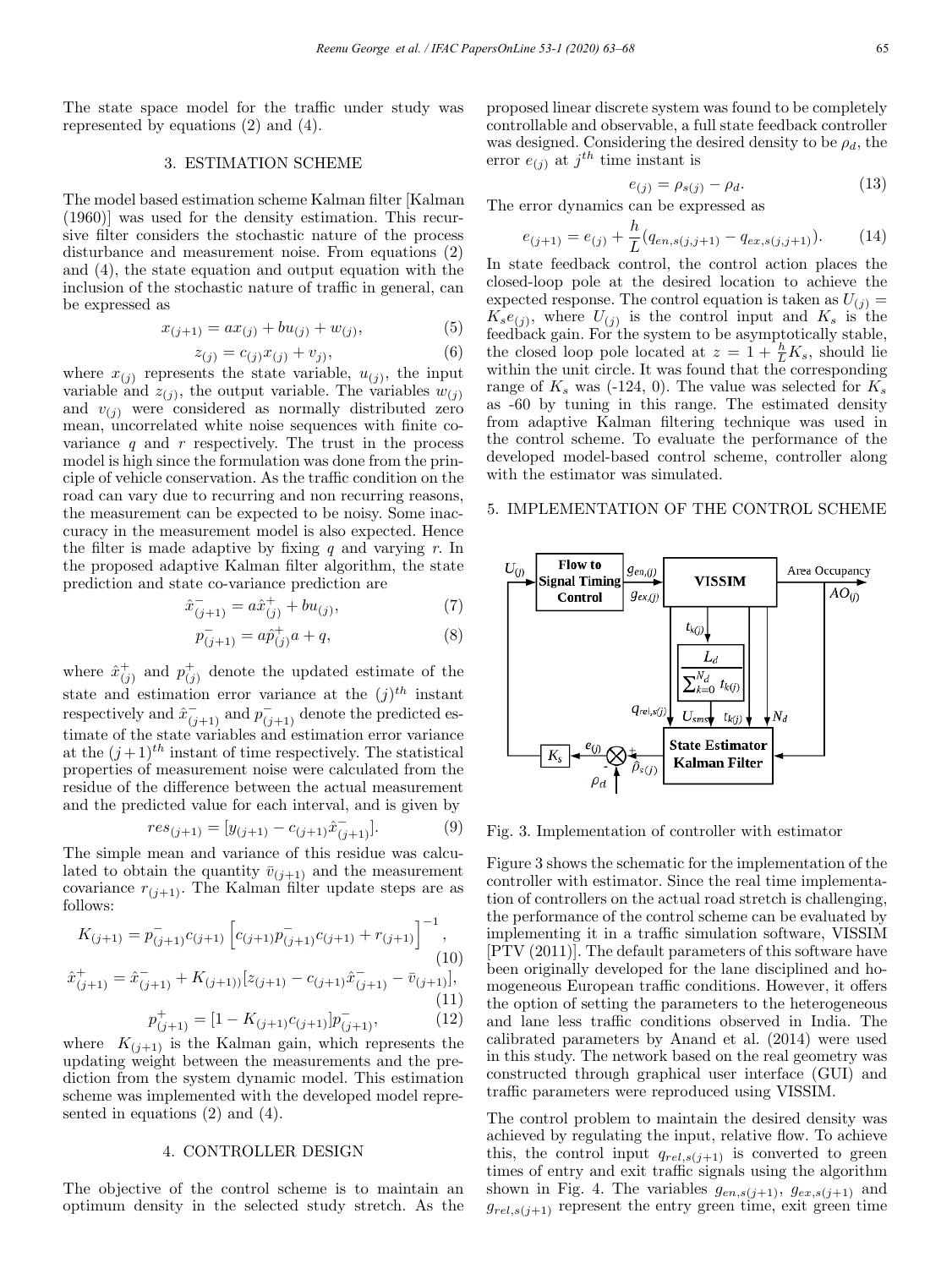

Fig. 4. Relative flow to green time algorithm

and relative green time between entry and exit at  $(j+1)$ <sup>th</sup> cycle respectively. The maximum green time for entry and exit was denoted by  $g_{en,max}$  and  $g_{ex,max}$ . The entry and exit minimum green time was denoted as  $g_{en,min}$ and  $g_{ex,min}$  respectively. The conversion algorithm takes the  $j^{th}$  cycle green time  $g_{en,s(j)}$ ,  $g_{ex,s(j)}$  and the control input  $q_{rel,s(j+1)}$  as inputs. The relative green  $g_{rel,s(j+1)}$ was expressed as a function of saturation flow  $SF$ , signal cycle time c and  $q_{rel,s(j+1)}$  as

$$
g_{rel,s(j+1)} = q_{rel,s(j+1)} \frac{c}{SF}.
$$
 (15)

The basic concept of green time allocation is

 $g_{rel,s(j+1)} = g_{en,s(j+1)} - g_{ex,s(j+1)}.$  (16) If the value of  $g_{rel,s(j+1)}$  is postive, green entry will be updated as

$$
g_{en,s(j+1)} = g_{en,s(j)} + g_{rel,s(j+1)}.
$$
 (17)

If the updated green entry exceeds signal cycle time,  $g_{en,s(j+1)}$  will be taken as  $g_{en,max}$  and  $g_{ex,s(j+1)}$  will be taken as  $g_{ex,min}$ . On the other hand, if the updated green entry is greater than  $g_{en,max}$  and less than cycle time,  $g_{en,s(j+1)}$  will be taken as  $g_{en,max}$  and if it is less than  $g_{en,max}$ , updated green entry will be retained. In both cases, the  $g_{ex,s(j+1)}$  will be allocated using equation (16) and the minimum green condition is checked.

If the  $g_{rel,s(j+1)}$  is negative, the green exit will be updated as

$$
g_{ex,s(j+1)} = g_{ex,s(j)} - g_{rel,s(j+1)}.
$$
 (18)

Similar procedure was followed for allocation of the green entry and green exit.

Accordingly, the parameter of the signal control needs to be dynamically changed for every cycle. The online implementation of the estimation scheme and conversion of control input to green times also need to be done. These were achieved by VISSIM COM interface [Tettamanti and Varga (2012)], which provides inter-process communication between software. The VISSIM COM interface defines a hierarchical model in which the functions and parameters of the simulation originally provided by the GUI can be adjusted through MATLAB. Once the study stretch was generated in GUI with the road geometry, vehicle input, signal heads and detectors, COM client was created. The simulation was implemented using the COM program in MATLAB. With specific commands, the evaluation was done in each time step and the parameter of the VISSIM object, signal control was changed.

The corroboration of the estimation scheme was done with the simulated density obtained from VISSIM. The vehicle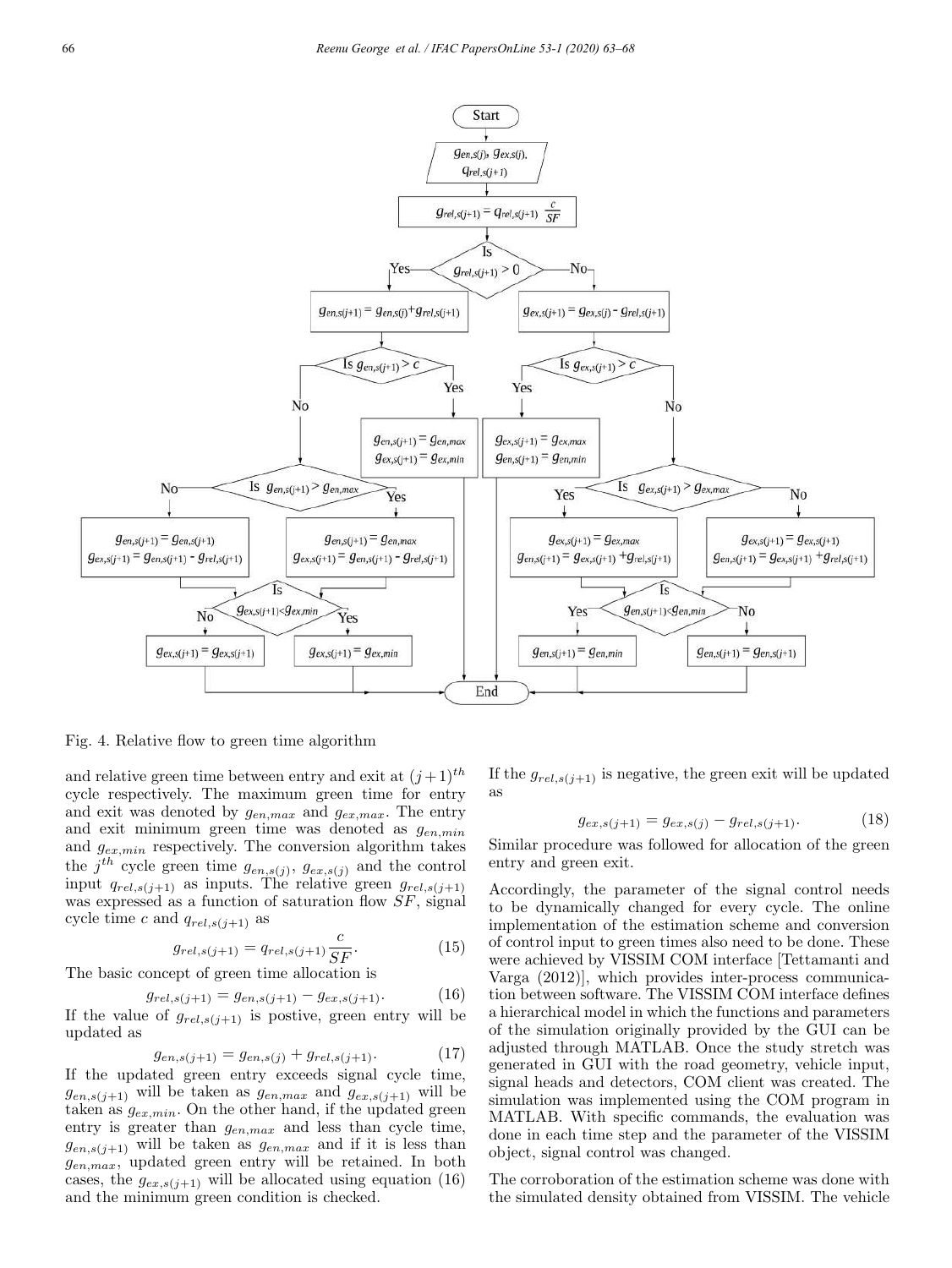flow at 15 minute intervals were given as the input to VISSIM. Traffic signals were placed at the entry and the exit intersection with fixed green times of 32 s and 60 s respectively for a 100 s cycle time. Three virtual detectors were placed at locations A, B and C as shown in Fig. 2. The required data for estimation scheme was extracted for every time step  $h$  of 100 s and the simulated density was calculated using input-output technique [May (1990)]. Online estimation of an over saturated traffic scenario was done using VISSIM COM interface where the data for each time step from VISSIM was processed using MATLAB. Sample result of the estimation scheme is shown in Fig. 5 for which the error was quantified using mean absolute percentage error (MAPE) and was found to be 0.8 %, which indicates accurate estimate.



Fig. 5. Corroboration of estimation scheme



Fig. 6. Simulation environment for closed loop control

The simulation environment for closed loop control is shown in Fig. 6. The estimator implemented in MATLAB estimates the density with the data from VISSIM. The control input and the green times were calculated in MATLAB. The calculated green times were provided to VISSIM and the cycle continues. The effect of control on density was evaluated by considering two scenarios, with and without control scheme and is shown in Fig. 7. In scenario without controller (fixed green time) the density went close to jam density (1300 veh/km), which is not desirable. Hence, the density in the section was maintained at an optimum value corresponding to maximum flow, which is half of jam density (650 veh/km).

In the scenario with control, when the density reached 650 veh/km, the controller was activated. The developed control scheme was able to maintain the density at the desired value. The relative flow from VISSIM and the



Fig. 7. Density with and without controller

control input is shown in Fig. 8. Based on the control input, a green time was calculated for entry and exit signal control. The resultant flow due to this green time is the relative flow from VISSIM. The difference in these values maybe due to the heterogeneous nature of traffic, which results in random traffic generation in VISSIM.



Fig. 8. Control input and relative flow from VISSIM



Fig. 9. Density control for different desired values

Further, the tracking performance of the developed control scheme was evaluated by setting different desired values for density. The controller was designed to maintain four different desired values each for 1 h. Figure 9 shows the result which indicate a good tracking capability. The control input and the relative flow from VISSIM are